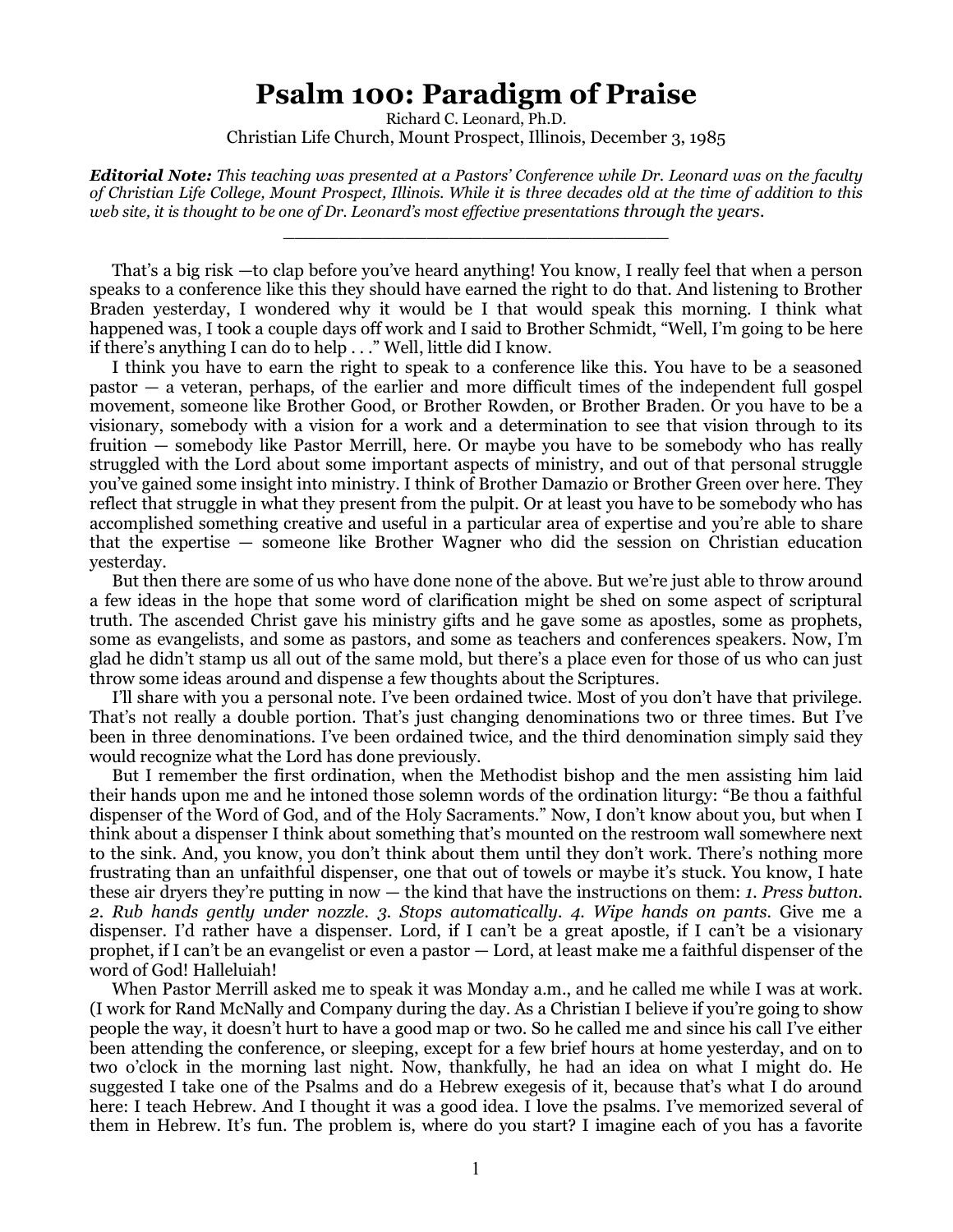psalm. Perhaps, it's Psalm 23, the Shepherd Psalm; if you're going to memorize a psalm that's the one most people know. Psalm 103, what we sang earlier this morning, the Lord's benefits. Or maybe Psalm 27, "The Lord is my light"  $- I$  love that.

But since we've just passed through the thanksgiving season, there's one Psalm in particular that's been running through my mind. And I remember that a number of years ago, while pastoring a small church, I worked out a message on that Psalm around Thanksgiving time. And, of course, I'm thinking of Psalm 100 — it couldn't be anything but that.

Now, Psalms come in a number of categories, and Psalm 100 is what we would call a hymn of praise. In fact, it's a vibrant and very powerful hymn of praise. It's, in fact, been a favorite of Christian hymn writers. You know, some of the greatest hymns of the church have been Psalm paraphrases. Psalm 100 has been a favorite of many. Isaac Watts, for example, wrote "Before Jehovah's Aweful Throne"; that's a paraphrase of the 100th Psalm. And better known, I think, is William Kethe's "All people that on Earth Do Dwell." And there're several other settings that you might be familiar with, both traditional and modern. I like the one that goes, "*[clap]* Make a *[clap]* joyful *[clap]* noise unto the *[clap]* Lord, *[clap]* all *[clap]* ye, *[clap]* all ye *[clap]* lands" — you know that one, that's a good one.

Why is Psalm 100 so popular? If you could call that popularity, and I think perhaps it is in a sense. Well, because when it comes to giving proper worship to God Psalm 100 says, very powerfully and very concisely, just exactly what needs to be said. It speaks of the reality and the goodness of God, and it invites us to respond to that reality and goodness with praise and worship and thanksgiving. From Psalm 100 we learn the proper attitude or proper posture of praise and worship, and we also learn the proper basis for our thanksgiving and praise. I like to call it a *paradigm of praise.*

Psalm 100 has a very interesting structure. It begins, in verses 1 and 2, with an invitation to praise. In verses 3 and 4, then, are the reasons for our worship. And then it turns around and repeats the same scheme in verse 4, a renewed invitation which is more intense, perhaps, and then in verse 5 a restatement of the reasons for praise, perhaps in a bit more personal terms. This is kind of a double invitation to praise. A lot of things in the Bible come in twos. You're familiar, perhaps, with Hebrew poetic parallelism, in which the poetry is constructed not with rhyme but rather with the idea that the first line states an idea and the second line states the same idea in different words. That's why the Bible sounds like the Bible, you know; it's written in that kind of parallelism. And Psalm 100 is really a grand parallelism in which you state the idea: "We praise the Lord, and this is why," and then you state it all over again, "We praise the Lord, and this is why." It's like the Apostle Paul, who said, "Rejoice in the Lord always, and again I will say, Rejoice." (He knew he'd have to tell some of us twice.)

I'd like to go through it just very briefly with the Hebrew and a free English translation.

*Hari'u lAdonai kol ha'aretz. 'Ivdu et-Adonai besimchah. Bo'u lefanav birnanah.*

Raise a shout to the Lord, all the earth. Serve the Lord with abandon. Come into his presence with singing.

Now the reason why we do this:

*De'u ki-Adonai hu' 'Elohim. Hu'- 'asanu velo 'anachnu, 'Ammo vetzon mar'ito.*

Know that the Lord is God. It is he who has made us, and we are his.

There's a translation question here that I'm going to get to later. And then the third section here:

*Bo'u she'arav betodah, Chatzerotav bitehillah.*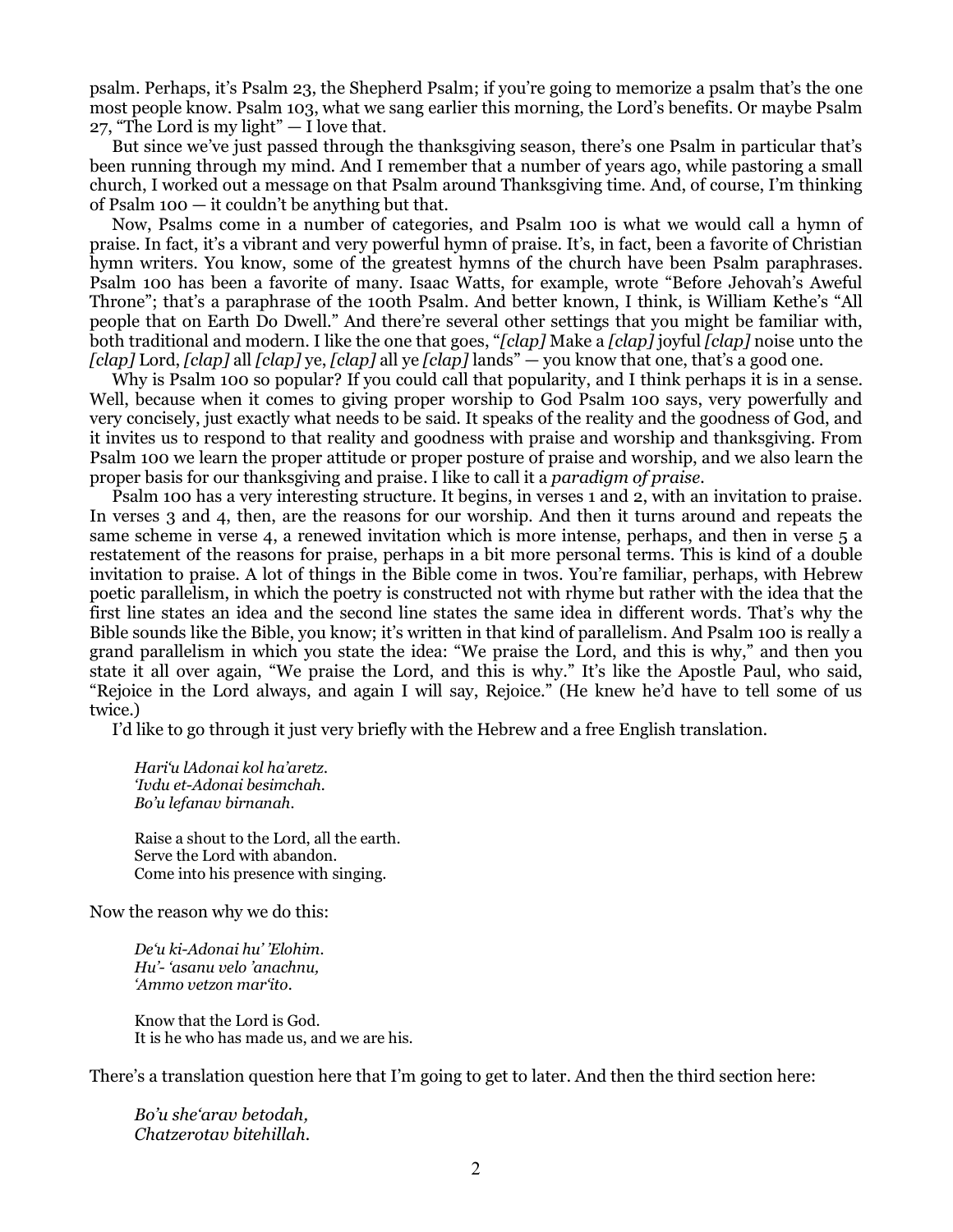## *Hodu-lo, barkhu shemo.*

Enter His gates with thanksgiving And His courts with praise. Be thankful to Him, bless his name.

And the reason once again:

*Ki-tov Adonai, le'olam chasdo, Ve-'ad dor vedor 'emunato.*

For the Lord is good, his covenant love is eternal, And His truth to all generations.

So the psalm begins by describing the Biblical attitude or posture of praise. "Make a joyful noise unto the Lord" (the older translation say) all the earth. Serve the Lord with gladness, come into his presence with singing." This is a reminder, I think — although we don't all have to be reminded of it, but maybe some — a reminder that Biblical praise is noisy praise. *Biblical worship is noisy worship.*

There are moments where it's appropriate to keep silence before the Lord; we need to remember that, too. I come from a traditional denomination which doesn't listen to the words sometimes. The preacher gets up at the beginning of the service and says, "The Lord is in his holy temple, let all the earth keep silence before him." And that's the signal for the organist to come crashing down on the chords of the opening hymn. You know, we need to *listen* to what the Scripture says. So there are times for silence.

But there are times for noise, because ultimately the glory of God is nothing to keep silent about. And there're several Psalms that show a great exuberance. You know, Hebrew worship is exuberant worship. I think of Psalm 68: "Thy solemn processions" — now get these solemn processions in Psalm 68 — "Thy solemn processions are seen, O God, the processions of my God, my King, into the sanctuary: the singers in front, the minstrels last, between them maidens beating tambourines." Some solemn procession! Psalm150: "Praise him with trumpet sound, harp and lyre, timbrel and dancing, string instruments and pipe, loud cymbals, loud clashing cymbals." (There must be a difference between just *loud cymbals* and *loud clashing cymbals!*) "Let everything that has breath praise the Lord!" Halleluiah!

There's something to note here. I think even in full gospel circles, as we become more uptown, we may be tempted to want our worship to become more sedate, more restrained, more sophisticated. Why? Perhaps so it won't offend anybody who doesn't want to be committed. Or worse, *so it won't really move us* or touch us so that we'll not be caught up in a vision of the glory and majesty of God a vision that might move us and push us off dead center, and cause us to make some changes that we need to make in our life and our ministry.

Can we begin to understand what the psalm means when it says, "Make a joyful noise before the Lord"? In Hebrew the word *hari'u*, the opening word of the Psalm, is taken from a root *rua'*, which means to raise a shout or to give a blast on the trumpet. It's like a shout of warfare: "Make a joyful shout, raise a war shout, a war cry before the Lord." And then it says, "Serve the Lord with gladness." This word gladness, *simchah* — it means pleasure or gaiety. It means almost an abandon, if you will. I like William Kethe's paraphrase. He says, "Serve him with *mirth*, His praise forth tell, come ye before Him and rejoice." So Psalm 100 encourages us in an attitude of free and spontaneous and abandoned and militant and determined praise and worship. The attitude expressed in Psalm 34, "I will bless the Lord" — *'avarakhah et-Adonai bekhol 'et, tamid tehillato befi* — "I will bless the Lord at all times, His praise shall continually be in my mouth."

But now the Psalm moves very quickly to its second point, the basis for our worship and our thanksgiving. Now surely the blessings of God ought to move us to praise. Our father has provided specific benefits and we do well to count our many blessings, as the old song says, "name them one by one" — the evidences of the Lord's care, His providence, our life, our health, our family, our satisfactions, our nation, our freedom, our salvation in Christ. It's a scriptural exercise to recount the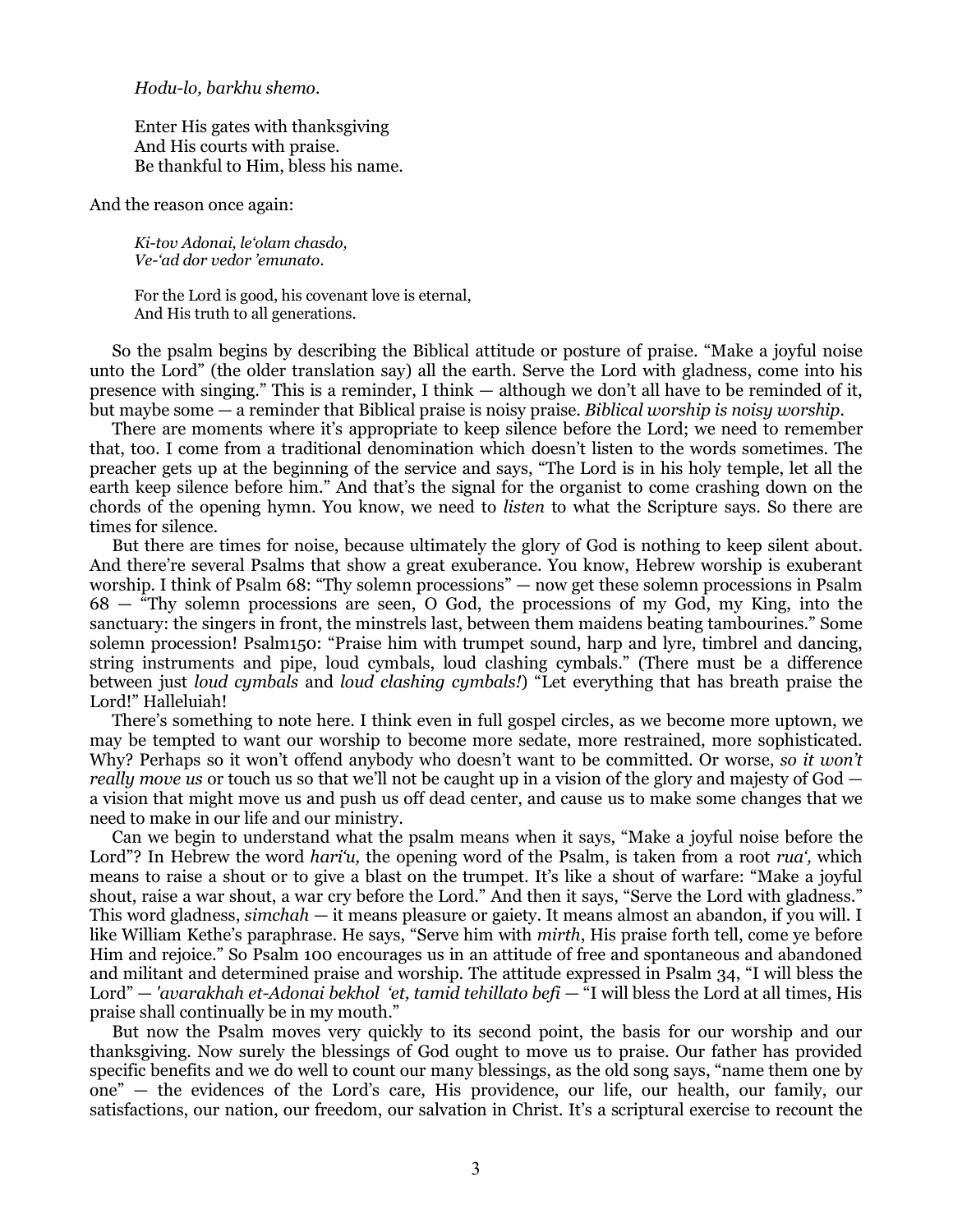Lord's benefits, as we do in the 103rd Psalm: "Bless the Lord, O my soul forget none of His benefits who pardons all your iniquities and heals all your diseases."

But Psalm 100 transports us into another realm, the worship of God not for what He has done but the worship of God *because He is God* and because we know Him and are in a relationship with Him. Our motto ought to be, "Thank God for God." Thank God for the fact that we are his. This is absolutely the first premise of any act of worship and praise and thanksgiving. See, if there is no God there is no one with whom to be thankful. And since we've recently passed through Thanksgiving we're reminded of the dilemma of people who live in a world where there is no God.

It's not only the sportscasters, sadly enough, or people where you work who can only talk about "Turkey Day." It's not only them. I was shocked a number of years ago when pastoring this small church I referred to when I got a circular from the local clergy council about a get-together during Thanksgiving week. And it began, "Dear friends and members of the local clergy council — I won't give you the name. It said, "We're beginning Turkey Week together Tuesday, November 23, at noon when the council will gather at St. James the Apostle Church," and so forth and so on. I thought, how awful that we've nobody to give thanks to.

And then, in the local paper, there came out a news item of what was going to be the meeting that week of the local Religious Science society — you know what Religious Science is, it's Christian science without Christ (Christian science is Grapenuts, as my father-in-law used to say; it's neither grapes nor nuts.) Well, anyway this speaker on Thanksgiving  $e$ ve  $-$  his talk was going to go along these lines: "Thanksgiving is a reminder to each of us of the tremendous abundance flowing through each of our lives. Thanksgiving calls us into a consciousness of gratitude, and gratitude calls us into a consciousness of growth." And so his topic for the week was "Techniques of Self-Knowledge." If you can't be thankful to God, because there isn't any, then your gratitude has to be directed towards yourself.

It reminds me of Paul's observation in Romans, chapter 1, verse 20 following: "For since the creation of the world his invisible attributes, his eternal power and divine nature, have been clearly seen, being understood through what has been made. So that they are without excuse, for even though they knew God they did not honor him as God or give thanks . . ." Notice how the very recognition of God is linked to the idea of giving thanks. "But they became futile in their speculations and their foolish heart was darkened. Professing to be wise they became fools and exchanged the glory of the incorruptible God for an image in the form of corruptible man." Now, in contrast to this muddled thinking, Psalm 100 reminds us that worship and thanksgiving are a response to God, to his own reality and being: "Know ye that the Lord, He is God." If you or I are not continuously thankful, or if we're not willing to abandon ourselves to worship and praise, it may be because we don't know this. We may unconsciously or consciously suppose that something else is God.

Now, there are many god substitutes. As one theologian — not your great evangelical theologian, but Paul Tillich — used to say, "Religion or God is that which concerns us ultimately." And there's a truth there. Whatever we devote ourselves to as our ultimate concern becomes our god and it could be a number of things. Francis Schaffer used to say that the god that people sought in our culture is personal peace and affluence. These are the overriding concerns of most people: not being troubled by demands and responsibilities, and having plenty of money. In church, perhaps, our god could be our traditions. Even full gospel people have traditions, didn't you know that? The "seven last words" of the church are, "We never did it that way before." Now there's a place for tradition and heritage. When they preserve biblical values, they're good. But when tradition and heritage dull our senses to the touch of the living God, then they become faith-killers.

And then, of course, there's secular humanism, the religion of our educational system: a blind faith in science and man's ability to solve all problems through technology, based on an evolutionary theory which rules out purpose or design of a supernatural God in the universe. Now, that's a phony science, it's not even good science. But, for many, it's a god. But I think the most important god-substitute is plain old No. 1 — plain old Self: me, myself, and I, the holy trinity. Our age has been called the "me generation." Even among Christians the cry goes up, "I gotta be me." That was the record album title of the wife of a noted charismatic TV figure not long ago, "I Gotta Be Me." Maybe you remember that.

The great cry today is for self-improvement, self-actualization, that's why these people are out jogging. You know, they want to improve themselves. I think it's the dumbest thing to run someplace if you're not going anywhere. I'll never forget, driving to work one day I stopped at an intersection and a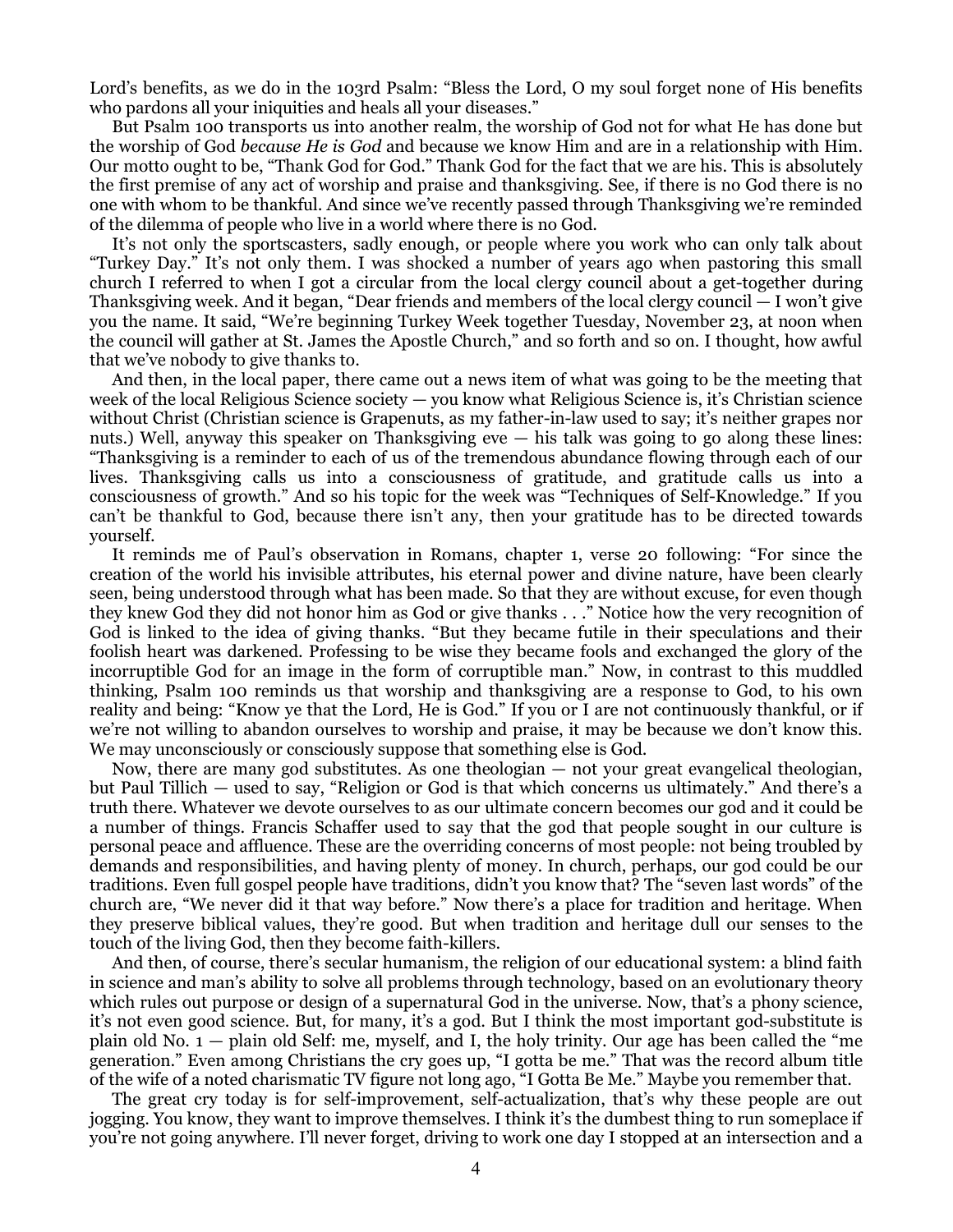fellow crossed in front of me wearing a pair of shorts — and that was all he was wearing, it was the summer time, and he went on  $-$  and I thought, "Oh, Lord, help that man. Not only is he late to work, but he has nothing to wear." Our emotions are king today: "If it feels good, do it." The national anthem of the self-help movement is the one sung by Frank Sinatra, "I Did It My Way." But Psalm. 100 says, *De'u ki-Adonai hu' 'Elohim*, "Know ye that the Lord, He is God!" And this reality alone brings us into the realm of praise and worship. "It's he that has made us and not we ourselves," *Hu' 'asanu velo 'anachnu.*

Now, there's a translation question here. That's not the way you really should say that in Hebrew, if that's what you mean. If you say *lo' 'anachnu* you're using the negative followed by a pronoun. Now if you negate a pronoun or a noun, you don't do that; you attach the nominal suffix to the particle of negation so it should be *ve'einenu,* "we don't exist." Okay, I know you understand this. So I think probably as the Psalm was being transmitted some scribe was listening to a reader dictate this, and he miscopied the word *lo* which means "to him" or "his," and he wrote instead *lo'* which means "not" which sounds the same but is spelled differently in Hebrew. Because, really, the Psalm I think is saying, "It is He who has made us and we are His." It doesn't matter, really. I mean we should get back to the original text if we can; we believe in the inerrancy of the Word. But they're both true. It is He that has made us and not we ourselves; it is He that has made us and we are his — and they're both true. We have not made ourselves, as evolutionary theory would have it; the complexity of human design requires the mind of a designer. It's *He* who has made us. But it's also true that we are His, His people, His creation, the sheep or the flock of His pasture.

An artist creates a painting, a composer creates a symphony, a playwright writes a drama, a programmer creates a piece of computer software — and we say that they are his or hers because they represent the idea and the conception and the mind of the designer. And so we are His because we represent the idea and the conception and the mind of the Creator. But we're His twice. We're His by virtue of creation, and we're His by virtue of redemption. A little boy once carved a sailboat and enjoyed it, but one day it got away from him and sailed across the lake. Some weeks later, as he was walking past a toy store window, he looked in the window and there was his little boat being offered for sale. And he went in and he bought that boat. And as he walked out he looked at it and he said, "Now, you're twice mine." God has made us and when we turned away from His design in sin and rebellion He bought us back in the death of Christ. We don't belong to ourselves anymore. We're not our own, we've been "bought with a price." "Know that the Lord is God. It is He who has made us and we are His." In worship, then, we say, "Thank God for God, and thank God that we're His."

Now, having established the attitude of thanksgiving, a free and a continuous praise, and having established the reality of God, our Creator, as the basis for thanksgiving, Psalm 100 concludes by repeating the whole process. It goes on to a renewed invitation to give praise and worship, and to restate the basis for that worship. "Enter into His gates with thanksgiving and into His courts with praise. Give thanks to Him and bless His name." The gates, of course, are the great doors of the fortress, or the city, and the word *chatzer,* in Hebrew, means a court or an enclosure. This leads me to an interesting thought. It's not enough to shout and be glad and to sing. In worship, if it's biblical worship, we're propelled to a specific place, a place of prayer and worship. Now, in our free, full gospel Christianity can we somehow recover the Biblical concept of the *sacredness of place?* Moses, you know, said that the Lord would lead His people to the *place* where He would make His name to dwell. There is a certain geography of salvation and geography of worship. You know, Luke tells us in the book of Acts that the early Christians went daily to the Temple and were praying and worshiping there. And in Acts chapter 16, on the Sabbath Luke says, the Apostle Paul and his companions went outside the city to a place of prayer.

I get a little uncomfortable with a place of worship that doubles as a multi-purpose room. Now, we have an exigency here in that the building that we worship in is constructed this way, and we have to use our place or worship as a fellowship hall and several other purposes. But that's not a permanent arrangement, that's only temporary. One day we hope, I hope, that there'll be a sanctuary or a place of prayer. We could enter into His gates or enter into His courts with praise.

Now why? "Because the Lord is good, His mercy endures forever and his truth to all generations," *ki-tov Adonai, le'olam chasdo,ve'ad-dor vedor 'emunato.* Now these words "mercy" and "truth" are reminders that God doesn't exist in spiritual isolation, but God is bound to His covenant people in a treaty or a relationship. And we worship our God because He's related to us, and this point is made by